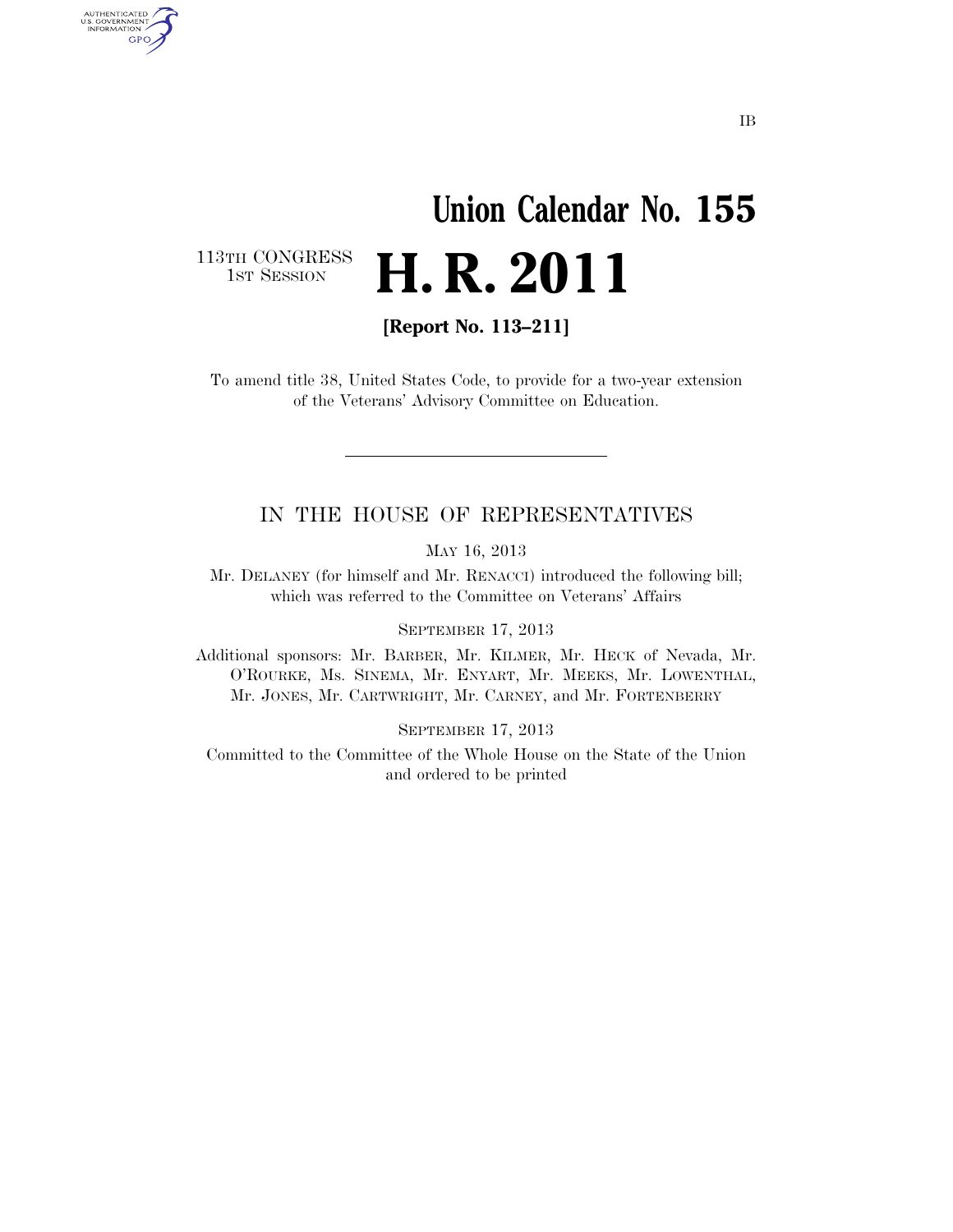## **A BILL**

2

To amend title 38, United States Code, to provide for a two-year extension of the Veterans' Advisory Committee on Education.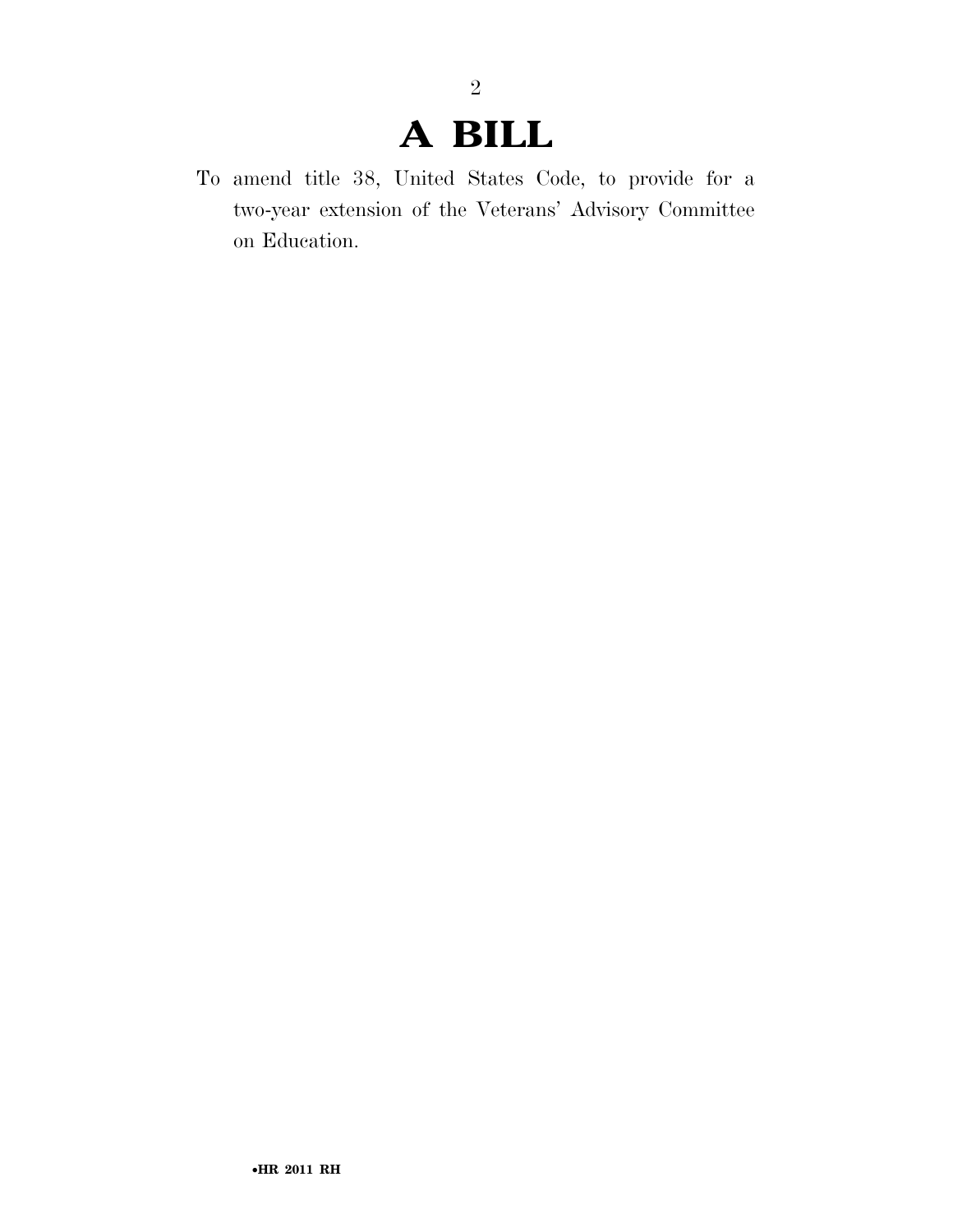| $\mathbf{1}$   | Be it enacted by the Senate and House of Representa-         |
|----------------|--------------------------------------------------------------|
| $\overline{2}$ | tives of the United States of America in Congress assembled, |
| 3              | <b>SECTION 1. SHORT TITLE.</b>                               |
| $\overline{4}$ | This Act may be cited as the "Veterans' Advisory             |
| 5              | Committee on Education Improvement Act of 2013".             |
| 6              | SEC. 2. TWO-YEAR EXTENSION OF VETERANS' ADVISORY             |
| 7              | <b>COMMITTEE ON EDUCATION.</b>                               |
| 8              | Section 3692 of title 38, United States Code, is             |
| 9              | amended—                                                     |
| 10             | $(1)$ in subsection $(a)$ —                                  |
| 11             | (A) by inserting "31," after "30,"; and                      |
| 12             | (B) by striking "and the Persian Gulf"                       |
| 13             | War" and inserting "the Persian Gulf War, and                |
| 14             | the post-9/11 operations in Iraq and Afghani-                |
| 15             | stan"; and                                                   |
| 16             | $(2)$ in subsection $(e)$ , by striking "December 31,        |
| 17             | 2013" and inserting "December 31, 2015".                     |